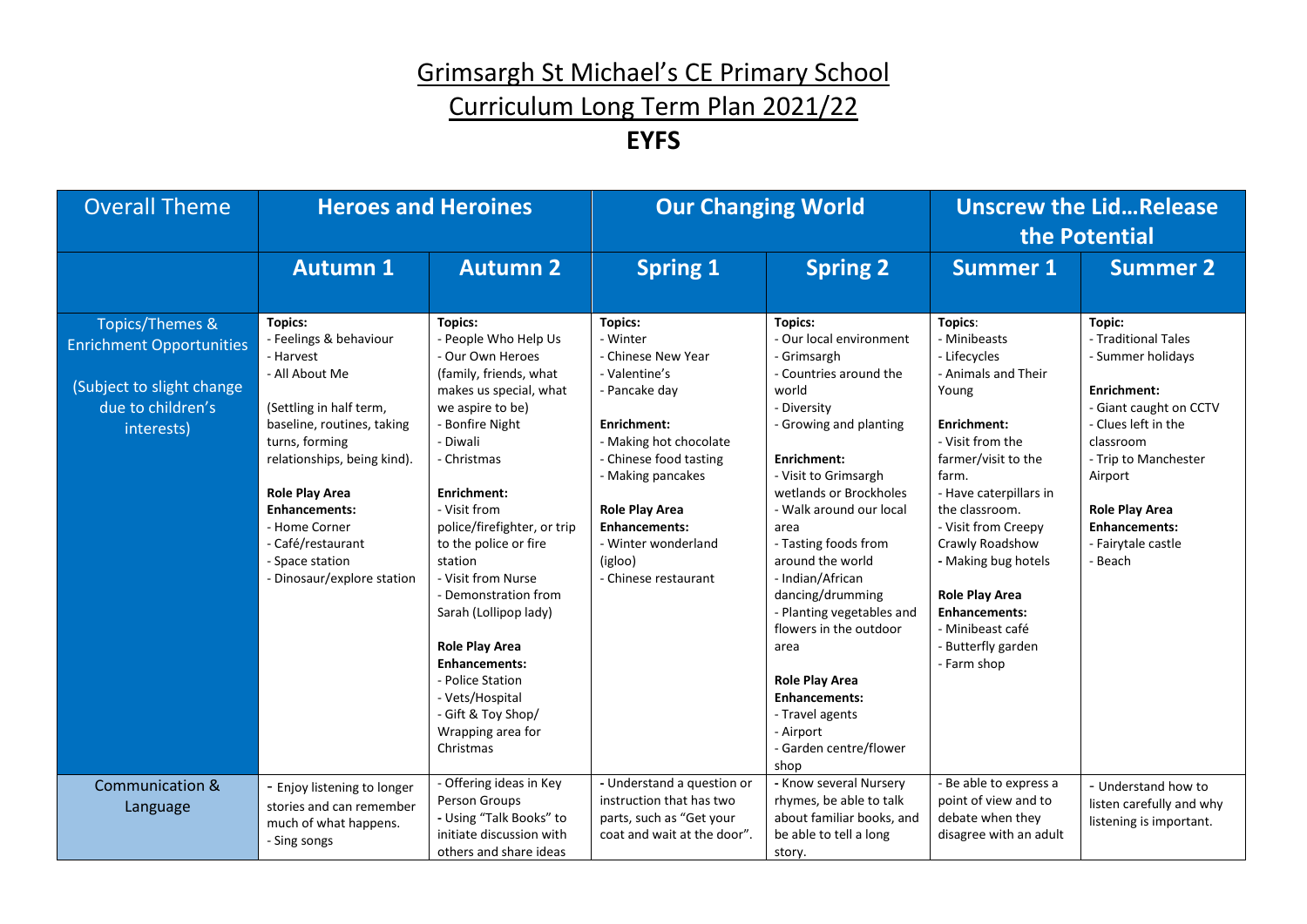### Curriculum Long Term Plan 2021/22

|                                                                                                       | - Join in with Nursery<br>Rhymes<br>- Learn new vocabulary.<br>- Talk about themselves<br>and others in positive<br>ways                                                                             | - Pay attention to more<br>than one thing at a time<br>- Use a wider range of<br>vocabulary.<br>- Use longer sentences<br>- Listen carefully to<br>rhymes and songs,<br>paying attention to how<br>they sound.<br>- Ask for help when<br>needed                                                                                                           | - Understand 'why'<br>questions, like: "Why do<br>you think the caterpillar<br>got so fat?"<br>- Use talk to organise<br>themselves and their play:<br>"Let's go on a bus you sit<br>there I'll be the driver."<br>- Engage in story times<br>- Follow instructions | - Start a conversation<br>with an adult or a friend<br>and continue it for many<br>turns.<br>- Listen to and talk about<br>stories to build familiarity<br>and understanding.<br>- Engage in non-fiction<br>books.                                                                                                                                                  | or a friend, using words<br>as well as actions.<br>- Connect one idea or<br>action to another using<br>a range of connectives.<br>- Describe events in<br>some detail.<br>- Retell the story, once<br>they have developed a<br>deep familiarity with<br>the text, some as exact<br>repetition and some in<br>their own words.<br>- Develop own<br>narratives                                                                    | - Ask questions to find<br>out more and to check<br>they understand what<br>has been said to them.<br>- Articulate their ideas<br>and thoughts in well-<br>formed sentences.                                                                                                                                                                                 |
|-------------------------------------------------------------------------------------------------------|------------------------------------------------------------------------------------------------------------------------------------------------------------------------------------------------------|-----------------------------------------------------------------------------------------------------------------------------------------------------------------------------------------------------------------------------------------------------------------------------------------------------------------------------------------------------------|---------------------------------------------------------------------------------------------------------------------------------------------------------------------------------------------------------------------------------------------------------------------|---------------------------------------------------------------------------------------------------------------------------------------------------------------------------------------------------------------------------------------------------------------------------------------------------------------------------------------------------------------------|---------------------------------------------------------------------------------------------------------------------------------------------------------------------------------------------------------------------------------------------------------------------------------------------------------------------------------------------------------------------------------------------------------------------------------|--------------------------------------------------------------------------------------------------------------------------------------------------------------------------------------------------------------------------------------------------------------------------------------------------------------------------------------------------------------|
| Personal, Social &<br><b>Emotional Development</b>                                                    | - See themselves as a<br>valuable individual.<br>- Explore new<br>environment<br>- Learn new rules and<br>routines<br>- Play alongside each other<br>- Learn to share<br>- Talk about own interests. | - Manage their own<br>needs<br>- Manage personal<br>hygiene including<br>dressing and going to the<br>toilet<br>- Explain the reasons for<br>rules, know right from<br>wrong and try to behave<br>accordingly.<br>- Begin to work and play<br>cooperatively and take<br>turns with others.<br>- Show sensitivity to their<br>own and to others'<br>needs. | - Build constructive and<br>respectful relationships.<br>- Think about the<br>perspectives of others.<br>- Be confident to try new<br>activities<br>- Form positive<br>attachments to adults and<br>friendships with peers.                                         | - Express their feelings<br>and consider the feelings<br>of others.<br>- Identify and moderate<br>their own feelings socially<br>and emotionally.<br>- Give focused attention<br>to what the teacher says,<br>responding appropriately<br>even when engaged in<br>activity, and show an<br>ability to follow<br>instructions involving<br>several ideas or actions. | - Show resilience and<br>perseverance in the<br>face of challenge.<br>- Show an<br>understanding of their<br>own feelings and those<br>of others, and begin to<br>regulate their<br>behaviour accordingly.<br>- Set and work towards<br>simple goals, being<br>able to wait for what<br>they want and control<br>their immediate<br>impulses when<br>appropriate.<br>- Understand the<br>importance of healthy<br>food choices. | - Know and talk about the<br>different factors that<br>support their overall<br>health and wellbeing:<br>regular physical activity,<br>healthy eating,<br>toothbrushing, sensible<br>amounts of 'screen time,<br>having a good sleep<br>routine, being a safe<br>pedestrian<br>- Transition to Year 1<br>- Speaking in front of the<br>class with confidence |
| <b>Physical Development</b><br>(Using Lancshire Scheme)<br>of Work in P.E. alongside<br>these skills) | - Develop the skills they<br>need to manage the<br>school day successfully<br>e.g. lining up and queuing<br>at mealtimes and<br>breaktimes<br>- Zip up coat                                          | - Use their core muscle<br>strength to achieve a<br>good posture when<br>sitting at a table or sitting<br>on the floor.<br>- Demonstrate some<br>strength, balance and                                                                                                                                                                                    | - Develop body strength,<br>co-ordination, balance and<br>agility<br>- Develop their fine motor<br>skills so that they can use a<br>range of tools competently,<br>safely and confidently.                                                                          | - Progress towards a<br>more fluent style of<br>moving, with developing<br>control and grace.<br>- Confidently and safely<br>use a range of large and<br>small apparatus indoors                                                                                                                                                                                    | - Revise and refine the<br>fundamental<br>movement skills they<br>have already acquired:<br>rolling, crawling,<br>walking, jumping,                                                                                                                                                                                                                                                                                             | - Combine<br>different<br>movements<br>with ease and<br>fluency.<br>- Further develop and<br>refine a range of ball skills                                                                                                                                                                                                                                   |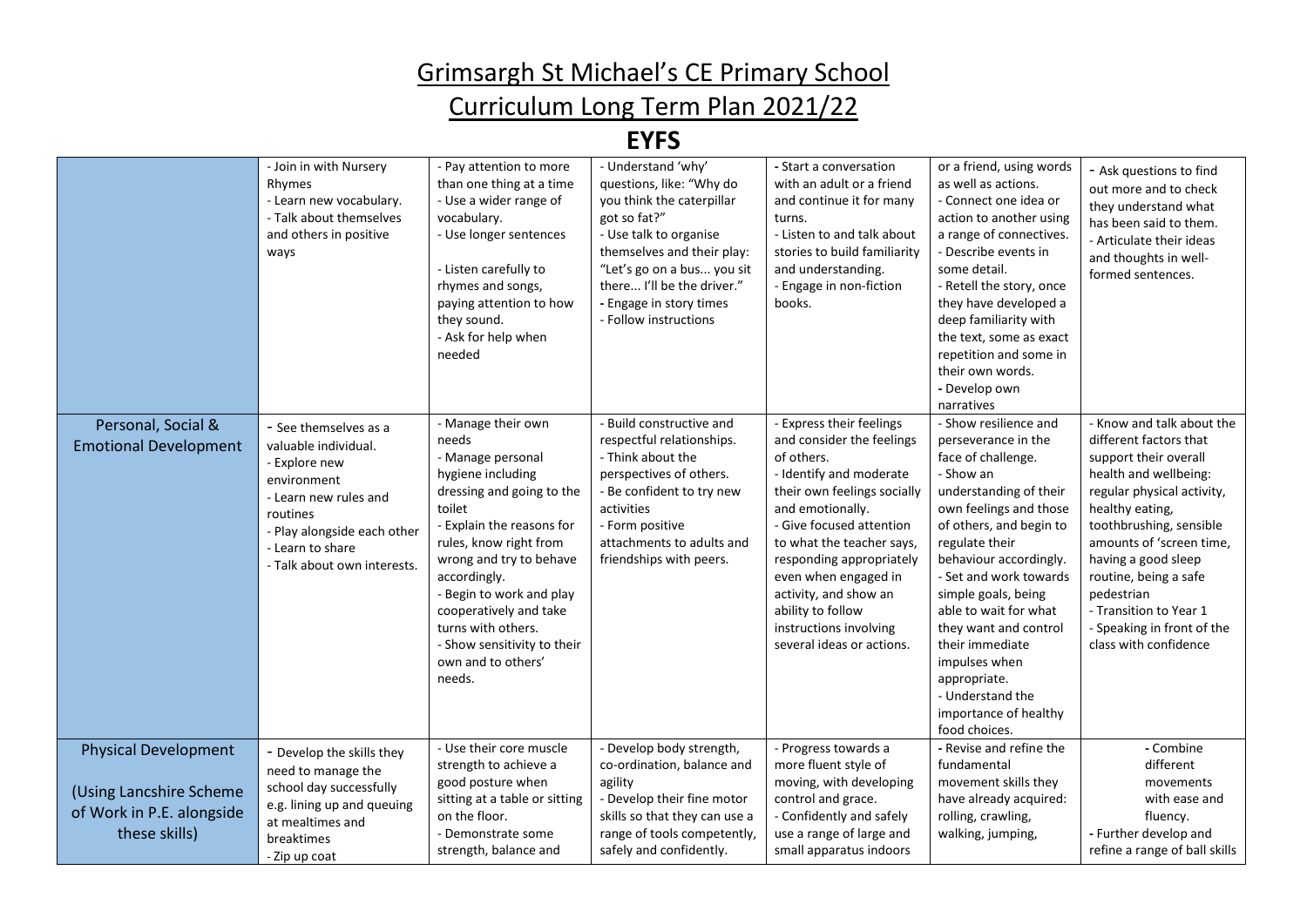## Curriculum Long Term Plan 2021/22

|          | - Hygiene - wash own<br>hands<br>- Moving equipment safely<br>- Moving in different ways                                                 | coordination when<br>playing.<br>- Begin to use a range of<br>small tools, including<br>scissors, paintbrushes<br>and cutlery.<br>- Show preference to a<br>dominant hand when<br>writing/mark-making<br>- Firework dancing                                                      | Such as: pencils for drawing<br>and writing, paintbrushes,<br>scissors, knives, forks and<br>spoons.<br>- Move energetically, such<br>as running, jumping,<br>dancing, hopping, skipping<br>and climbing.<br>- Chinese dragon dancing<br>- Chinese New Year<br>sequence dancing | and outside, alone and in<br>a group.<br>- Negotiate space and<br>obstacles safely, with<br>consideration for<br>themselves and others.<br>- Begin to show accuracy<br>and care when drawing.                                                                              | running, hopping,<br>skipping, climbing<br>- Develop the<br>foundations of a<br>handwriting style<br>which is fast, accurate<br>and efficient.<br>- Have a controlled<br>pencil grip to form<br>letters effectively                                                                                                                                                                                                                                                                                                                | including: throwing,<br>catching, kicking, passing,<br>batting, and aiming.<br>- Develop confidence,<br>competence, precision<br>and accuracy when<br>engaging in activities that<br>involve a ball.<br>- Hold a pencil effectively<br>in preparation for fluent<br>writing - using the tripod<br>grip in almost all cases.                                                                                                                                                                                                                                                                |
|----------|------------------------------------------------------------------------------------------------------------------------------------------|----------------------------------------------------------------------------------------------------------------------------------------------------------------------------------------------------------------------------------------------------------------------------------|---------------------------------------------------------------------------------------------------------------------------------------------------------------------------------------------------------------------------------------------------------------------------------|----------------------------------------------------------------------------------------------------------------------------------------------------------------------------------------------------------------------------------------------------------------------------|------------------------------------------------------------------------------------------------------------------------------------------------------------------------------------------------------------------------------------------------------------------------------------------------------------------------------------------------------------------------------------------------------------------------------------------------------------------------------------------------------------------------------------|--------------------------------------------------------------------------------------------------------------------------------------------------------------------------------------------------------------------------------------------------------------------------------------------------------------------------------------------------------------------------------------------------------------------------------------------------------------------------------------------------------------------------------------------------------------------------------------------|
| Maths    | - Count objects, actions<br>and sounds.<br>- Baseline<br>- Matching and Sorting<br>- Comparing<br>- Numbers 1-5<br>- Positional Language | - Link the number symbol<br>(numeral) with its<br>cardinal number value.<br>- Understand the 'one<br>more than/one less than'<br>relationship between<br>consecutive numbers.<br>- Continue, copy and<br>create repeating<br>patterns.<br>- Recognising and naming<br>2-D shapes | - Subitise up to 3.<br>- Count beyond ten.<br>- Explore the composition<br>of numbers to 10.<br>- Number bonds to 5<br>- Begin to focus on addition<br>of numbers up to 10                                                                                                      | - Automatically recall<br>number bonds for<br>numbers 0-5 and some to<br>10.<br>- Compare length,<br>weight, height and<br>capacity.<br>- Subitise (recognise<br>quantities without<br>counting) up to 5.<br>- Name 3-D shapes and<br>begin to look at their<br>properties | - Select, rotate and<br>manipulate shapes to<br>develop spatial<br>reasoning skills.<br>- Compare quantities<br>up to 10 in different<br>contexts, recognising<br>when one quantity is<br>greater than, less than<br>or the same as the<br>other quantity.<br>- Explore and represent<br>patterns within<br>numbers up to 10,<br>including evens and<br>odds, double facts and<br>how quantities can be<br>distributed equally.<br>- Combining two<br>groups of objects<br>- Use everyday<br>language to discuss<br>time and money | - Compose and<br>decompose shapes so<br>that children recognise a<br>shape can have other<br>shapes within it, just as<br>numbers can.<br>- Have a deep<br>understanding of number<br>to 10, including the<br>composition of each<br>number.<br>- Recall doubling and<br>halving facts<br>- Verbally count beyond<br>20, recognising the<br>pattern of the counting<br>system.<br>- Counting on and back to<br>add and subtract<br>numbers<br>- Recognise some coins<br>and how they are worth<br>different values<br>- Read basic "O'clock"<br>and some "half-past"<br>times on the clock |
| Literacy | - Phase 1 Phonics                                                                                                                        | Phase 2 sounds                                                                                                                                                                                                                                                                   | Phase 2/3                                                                                                                                                                                                                                                                       | Phase 3                                                                                                                                                                                                                                                                    | Phase 3/4                                                                                                                                                                                                                                                                                                                                                                                                                                                                                                                          | - Writing sentences                                                                                                                                                                                                                                                                                                                                                                                                                                                                                                                                                                        |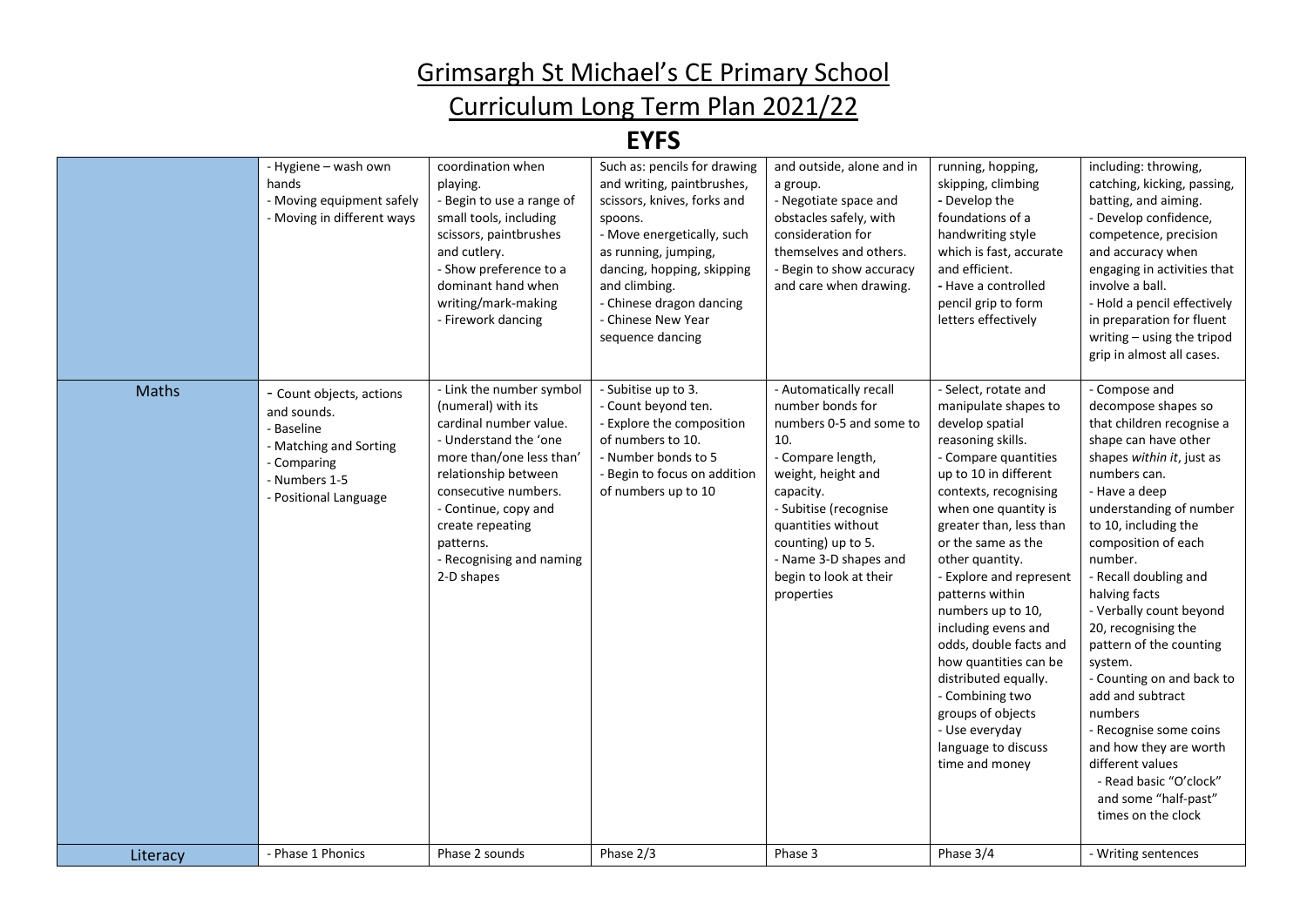## Curriculum Long Term Plan 2021/22

| - Introduce Phase 2<br>Sounds<br>- Hear initial sounds<br>- Handle books carefully<br>- Read individual letters by<br>saying the sounds for<br>them. | - Correct letter formation<br>- Shared reading and<br>writing<br>- Write my name<br>- Oral blending<br>- Beginning to join in<br>repeated refrains<br>- Blend sounds into<br>words, so that they can<br>read short words made<br>up of known letter-sound<br>correspondences. | - Writing labels, captions<br>and phrases.<br>- Blending for writing<br>- Sequencing stories &<br>events<br>- Recognise familiar words<br>- Write letters clearly<br>- Read some common<br>exception words | - Non- fiction books<br>- World Book Day<br>- Comprehension<br>- Sentence building<br>- Read simple phrases<br>and sentences made up<br>of words with known<br>letter-sound<br>correspondences<br>- Anticipate (where<br>appropriate) key events<br>in stories. | - Non-fiction books<br>- Writing sentences<br>independently<br>- Read and write key<br>words<br>- Read own writing<br>- Characters<br>- Retelling stories<br>- Form lower-case and<br>capital letters<br>correctly.<br>- Write short sentences<br>with words with known<br>letter-sound<br>correspondences using<br>a capital letter and full<br>stop.<br>- Write recognisable<br>letters, most of which<br>are correctly formed | - Key Word Spelling<br>- Read and Write tricky<br>words<br>- Use new vocab<br>- Use phonic knowledge<br>to write unfamiliar words<br>- Spell words by<br>identifying the sounds<br>and then writing the<br>sound with letter/s.<br>- Re-read what they have<br>written to check that it<br>makes sense.<br>- Traditional Tales<br>- Use and understand<br>recently introduced<br>vocabulary during<br>discussions about stories,<br>non-fiction, rhymes and<br>poems and during role<br>play.<br>- Say a sound for each<br>letter in the alphabet and<br>at least 10 digraphs. |
|------------------------------------------------------------------------------------------------------------------------------------------------------|-------------------------------------------------------------------------------------------------------------------------------------------------------------------------------------------------------------------------------------------------------------------------------|------------------------------------------------------------------------------------------------------------------------------------------------------------------------------------------------------------|-----------------------------------------------------------------------------------------------------------------------------------------------------------------------------------------------------------------------------------------------------------------|----------------------------------------------------------------------------------------------------------------------------------------------------------------------------------------------------------------------------------------------------------------------------------------------------------------------------------------------------------------------------------------------------------------------------------|--------------------------------------------------------------------------------------------------------------------------------------------------------------------------------------------------------------------------------------------------------------------------------------------------------------------------------------------------------------------------------------------------------------------------------------------------------------------------------------------------------------------------------------------------------------------------------|
| Key texts:<br>- The Colour Monster<br>- Little Red Hen<br>- Other Harvest books<br>- Scarecrow's Wedding<br>- Supertato                              | Key texts (People Who<br>Help Us topic):<br>- The Jolly Postman<br>- Postman Bear<br>- My first trip to the<br>dentist<br>- Stanley's Fire Engine<br>- Panda's Footprints<br>- Detective Dog<br>- A Superhero Like You                                                        | Key texts (Winter topic +<br>Chinese New Year):<br>- The Great Explorer<br>(Winter topic)<br>- Blue Penguin (Winter<br>topic)<br>- How to Catch a Dragon<br>(Chinese New Year)                             | Key texts (local<br>environment):<br>- Here we are<br>- You Choose<br>- Welcome to Our World<br>- To the Edge of the<br>World<br>- A World of Cookies for<br>Santa<br>- Shine<br>- Our Class is a Family                                                        | <b>Key texts</b><br>(Minibeasts/Lifecycles<br>topic + Animals and<br>Their Young):<br>- Bee My Friend<br>- The Very Impatient<br>Caterpillar<br>- The Very Hungry<br>Caterpillar<br>- Oi Frog<br>- Non-fiction texts on<br>Life-cycles<br>- Minibeast Bop<br>- Who is my mother?<br>- Animals on the farm                                                                                                                        | <b>Key texts (Traditional</b><br>Tales topic):<br>- Jack and the Beanstalk<br>- The Three Little Pigs<br>- Goldilocks and the<br><b>Three Bears</b><br>- The Three Billy Goats<br>Gruff<br>Goldilocks and the Three<br>Bears                                                                                                                                                                                                                                                                                                                                                   |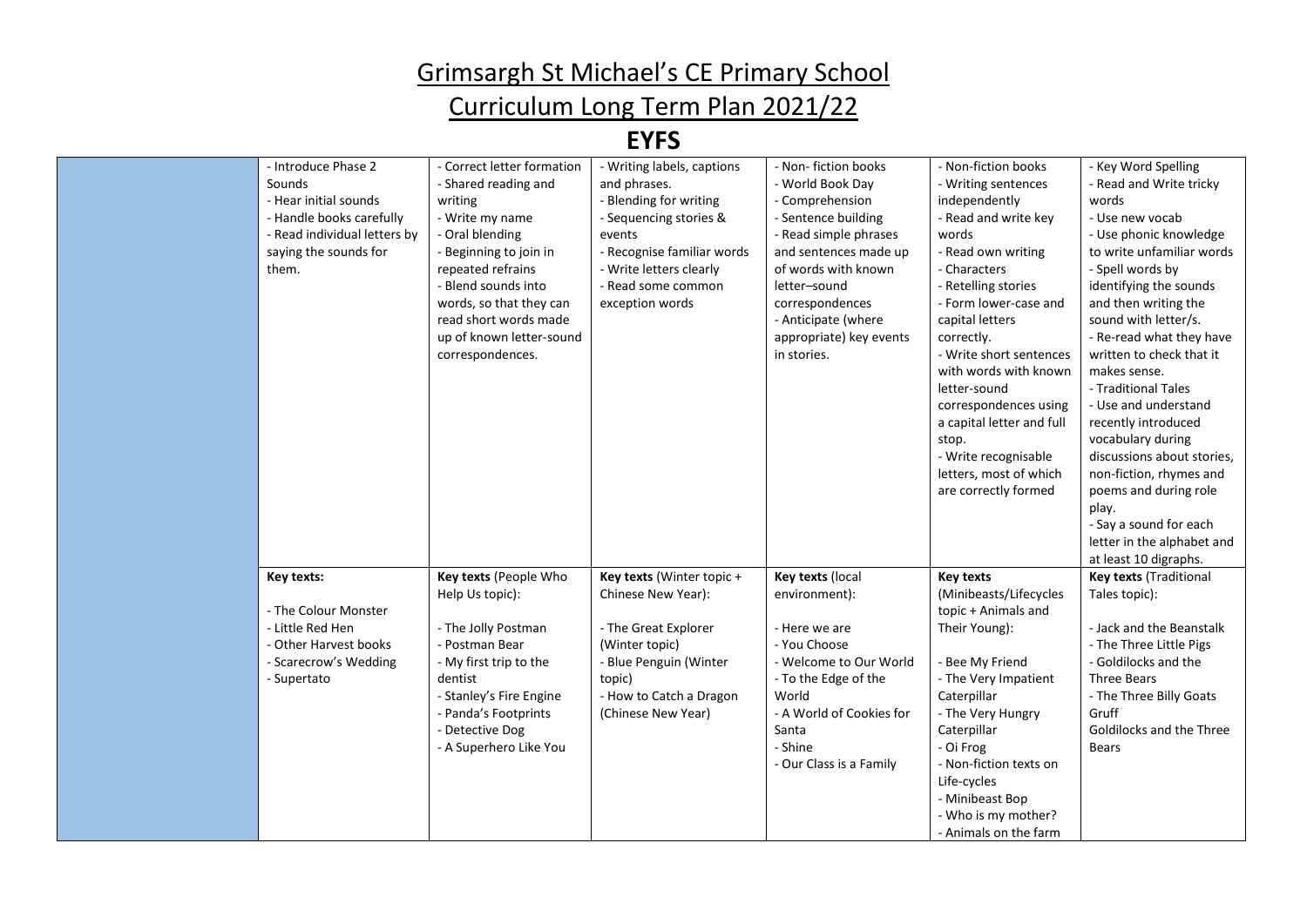## Curriculum Long Term Plan 2021/22

|                         |                                                                                                                                                                                                                                                     |                                                                                                                                                                                                                                                                                                                     |                                                                                                                                                                                                                                                                                                                                                                                                                                                                                                                                                                                                                                             |                                                                                                                                                                                                                                                                                                                                                                                                                                                                    | - Wake up time on<br><b>Bumble Farm</b>                                                                                                                                                                                                                                                                                                                                                                                                                                                                                                                                                                                                                          |                                                                                                                                                                                                                                                                                                                                                                                                                                                                                                                                                       |
|-------------------------|-----------------------------------------------------------------------------------------------------------------------------------------------------------------------------------------------------------------------------------------------------|---------------------------------------------------------------------------------------------------------------------------------------------------------------------------------------------------------------------------------------------------------------------------------------------------------------------|---------------------------------------------------------------------------------------------------------------------------------------------------------------------------------------------------------------------------------------------------------------------------------------------------------------------------------------------------------------------------------------------------------------------------------------------------------------------------------------------------------------------------------------------------------------------------------------------------------------------------------------------|--------------------------------------------------------------------------------------------------------------------------------------------------------------------------------------------------------------------------------------------------------------------------------------------------------------------------------------------------------------------------------------------------------------------------------------------------------------------|------------------------------------------------------------------------------------------------------------------------------------------------------------------------------------------------------------------------------------------------------------------------------------------------------------------------------------------------------------------------------------------------------------------------------------------------------------------------------------------------------------------------------------------------------------------------------------------------------------------------------------------------------------------|-------------------------------------------------------------------------------------------------------------------------------------------------------------------------------------------------------------------------------------------------------------------------------------------------------------------------------------------------------------------------------------------------------------------------------------------------------------------------------------------------------------------------------------------------------|
| Understanding the World | - Talk about members of<br>their immediate family<br>and community.<br>- Name and describe<br>people who are familiar to<br>them.<br>- Comment on images of<br>familiar situations in the<br>past.<br>- Adjust to school<br>environment and routine | - Understand the effect<br>of changing seasons on<br>the natural world around<br>them.<br>- Talk about the lives of<br>the people around them<br>and their roles in society.<br>- Autumn (seasons<br>changing)<br>- Roles of people in our<br>community<br>- Diwali<br>- Bonfire Night<br>- Christmas<br>- Nativity | - Explore the natural world<br>around them.<br>- Describe what they see,<br>hear and feel whilst<br>outside. (Winter walk)<br>- Know some similarities<br>and differences between<br>things in the past and now,<br>drawing on their<br>experiences and what has<br>been read in class.<br>- Understand some<br>important processes and<br>changes in the natural<br>world around them,<br>including the seasons and<br>changing states of matter.<br>(Winter, freezing &<br>melting)<br>- Winter<br>- Freezing & Melting<br>- Different environments<br>- Weather<br>- Care for the environment<br>- Internet safety<br>- Chinese New Year | - Compare and contrast<br>characters from stories,<br>including figures from the<br>past.<br>- Draw information from<br>a simple map.<br>- Recognise some<br>similarities and<br>differences between life<br>in this country and life in<br>other countries.<br>- Recognise some<br>environments that are<br>different to the one in<br>which they live.<br>- Growing and planting,<br>naming parts of a plant<br>and understanding what<br>plants need to survive | - Understand that<br>some places are special<br>to members of their<br>community.<br>- Describe what they<br>see, hear and feel<br>whilst outside. (Spring<br>$walk -$<br>flowers/minibeasts)<br>- Describe their<br>immediate<br>environment using<br>knowledge from<br>observation,<br>discussion, stories,<br>non-fiction texts and<br>maps.<br>- Explore the natural<br>world around them,<br>making observations<br>and drawing pictures of<br>animals and plants.<br>- Naming different<br>minibeasts and their<br>features<br>- Understanding that<br>life is cyclical, and<br>naming different parts<br>of life cycles of certain<br>animals and insects | - Recognise that people<br>have different beliefs and<br>celebrate special times in<br>different ways.<br>- Understand the past<br>through settings,<br>characters and events<br>encountered in books<br>read in class and<br>storytelling.<br>- Know some similarities<br>and differences between<br>different religious and<br>cultural communities in<br>this country, drawing on<br>their experiences and<br>what has been read in<br>class.<br>- Experiment with<br>materials and their<br>purposes, including which<br>materials float and sink |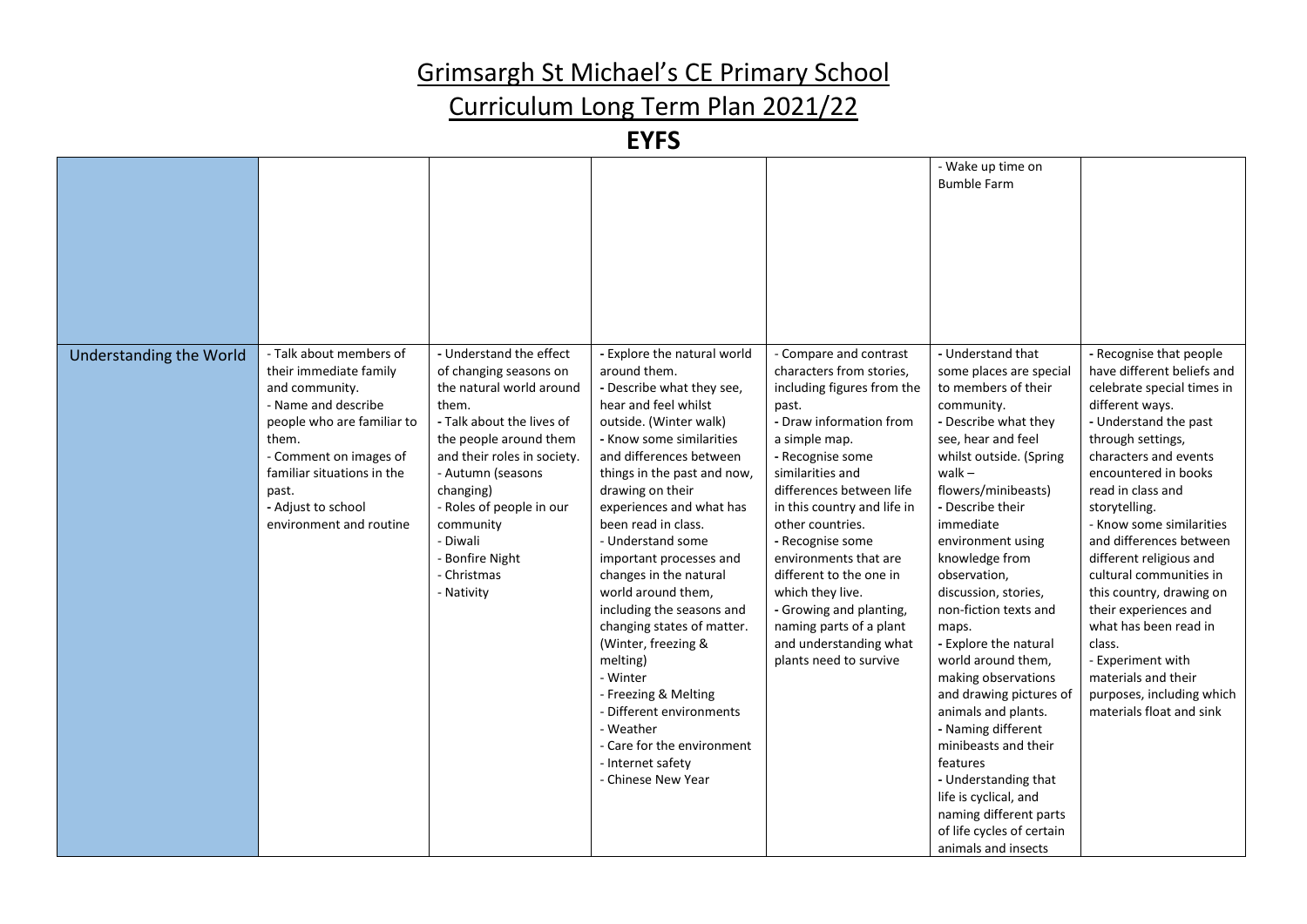## Curriculum Long Term Plan 2021/22

|                                      |                                                                                                                                                                                                                                                                                                                                   |                                                                                                                                                                                                                                                                                                                                                                                                                                                                                                      |                                                                                                                                                                                                                                                                                                                                                                                                                                                                                                           |                                                                                                                                                                                                                                                                                                                                                                                                     | - Matching animals to<br>their young and<br>knowing their names                                                                                                                                                                                                                                                                                          |                                                                                                                                                                                                                                                                                                                                                                                                                                                                     |
|--------------------------------------|-----------------------------------------------------------------------------------------------------------------------------------------------------------------------------------------------------------------------------------------------------------------------------------------------------------------------------------|------------------------------------------------------------------------------------------------------------------------------------------------------------------------------------------------------------------------------------------------------------------------------------------------------------------------------------------------------------------------------------------------------------------------------------------------------------------------------------------------------|-----------------------------------------------------------------------------------------------------------------------------------------------------------------------------------------------------------------------------------------------------------------------------------------------------------------------------------------------------------------------------------------------------------------------------------------------------------------------------------------------------------|-----------------------------------------------------------------------------------------------------------------------------------------------------------------------------------------------------------------------------------------------------------------------------------------------------------------------------------------------------------------------------------------------------|----------------------------------------------------------------------------------------------------------------------------------------------------------------------------------------------------------------------------------------------------------------------------------------------------------------------------------------------------------|---------------------------------------------------------------------------------------------------------------------------------------------------------------------------------------------------------------------------------------------------------------------------------------------------------------------------------------------------------------------------------------------------------------------------------------------------------------------|
| <b>Expressive Arts and</b><br>Design | - Self-portraits<br>- Fruit and Vegetable<br>printing<br>- Harvest Weaving<br>- Exploring different media<br>- Mark Making<br>- Simple Songs - Charanga<br>- Listen attentively, move<br>to and talk about music,<br>expressing their feelings<br>and responses.<br>- Sing a range of well-<br>known nursery rhymes<br>and songs. | - Christmas Cards<br>- Wrapping presents<br>- Making wrapping paper<br>with pattern and colour<br>- Diwali lamps<br>- Calendars<br><b>Bonfire dancing</b><br><b>Bonfire celebrations</b><br>- Firework pictures<br>- Singing Songs from<br>memory<br>- Christmas pictures<br>- People who help us<br>portrait pictures<br>- Patterns of different<br>jobs and uniforms<br>- Sing in a group or on<br>their own, increasingly<br>matching the pitch and<br>following the melody.<br>(Christmas songs) | - Cold colours<br>- Penguins<br>- Colour Mixing<br>- Musical Instruments<br>- Winter pictures<br>- Making Chinese Lanterns<br>and dragons<br>- Create collaboratively,<br>sharing ideas, resources<br>and skills.<br>- Watch and talk about<br>dance and performance<br>art, expressing their<br>feelings and responses.<br>(Chinese dragon videos to<br>inspire movements)<br>- Perform songs, rhymes,<br>poems and stories with<br>others, and (when<br>appropriate) try to move in<br>time with music. | - Patterns and texture<br>- Instruments<br>- Observational drawings<br>of plants<br>- Experimenting with<br>different colour and<br>texture<br>- Explore, use and refine<br>a variety of artistic<br>effects to express their<br>ideas and feelings.<br>- Develop storylines in<br>their pretend play.<br>- Invent, adapt and<br>recount narratives and<br>stories with peers and<br>their teacher. | - Exploring tools<br>- Sing Songs<br>- Junk modelling<br>- Combining different<br>media to make<br>representations of<br>animals and objects<br>- Return to and build<br>on their previous<br>learning, refining ideas<br>and developing their<br>ability to represent<br>them.<br>- Share their creations,<br>explaining the process<br>they have used. | - Imaginative role play<br>and movement<br>- Acting out stories<br>- Making character masks<br>and costumes<br>- Explore and engage in<br>music making and dance,<br>performing solo or in<br>groups.<br>- Safely use and explore a<br>variety of materials, tools<br>and techniques,<br>experimenting with<br>colour, design, texture,<br>form and function.<br>- Make use of props and<br>materials when role<br>playing characters in<br>narratives and stories. |
| PSHE/Value                           | - All about me<br>- What makes me special<br>- My special people<br>- My feelings                                                                                                                                                                                                                                                 | - I'm special, you're<br>special<br>- Same and different<br>- Same and different<br>families<br>- Same and different<br>homes<br>- I am caring                                                                                                                                                                                                                                                                                                                                                       | - What's safe to go into my<br>body<br>- Keeping myself safe<br>- Safety indoors and<br>outdoors<br>- Listening to my feelings<br>- Keeping safe online<br>- People who keep me safe                                                                                                                                                                                                                                                                                                                      | - Looking after my special<br>people<br>- Looking after my friends<br>- Being helpful at home<br>and caring for our<br>classroom<br>- Caring for our world<br>- Looking after money                                                                                                                                                                                                                 | - Bouncing back when<br>things go wrong<br>- Perseverance and<br>resilience<br>- Healthy eating<br>- Moving your body<br>(exercise)<br>- Getting a good night's<br>sleep                                                                                                                                                                                 | - Seasons<br>- Life stages - plants,<br>animals and humans<br>- Life stages - who will I<br>be?<br>- Getting bigger<br>- Me and my body - girls<br>and boys                                                                                                                                                                                                                                                                                                         |
| R.E.                                 | - Harvest<br>- Giving and receiving<br>- Fruits and vegetables<br>- Kindness and selflessness<br>- Changes in season                                                                                                                                                                                                              | - Valuing each other -<br>What makes us different<br>- Celebrating our<br>differences                                                                                                                                                                                                                                                                                                                                                                                                                | - Old and New Testament<br>- Noah's Ark<br>- Daniel and the Lions<br>- Joseph's Coat<br>- Jonah and the Whale                                                                                                                                                                                                                                                                                                                                                                                             | - The Easter Story<br>- Palm Sunday - Jesus<br>arriving<br>- Good Friday - Jesus<br>died on the cross                                                                                                                                                                                                                                                                                               | - My special places,<br>who we go with, where<br>we go, why it's special                                                                                                                                                                                                                                                                                 | - Special Times<br>- Celebrations -<br>Birthdays, Christmas,<br>New Year, Anniversary,<br>Wedding, Baptism                                                                                                                                                                                                                                                                                                                                                          |